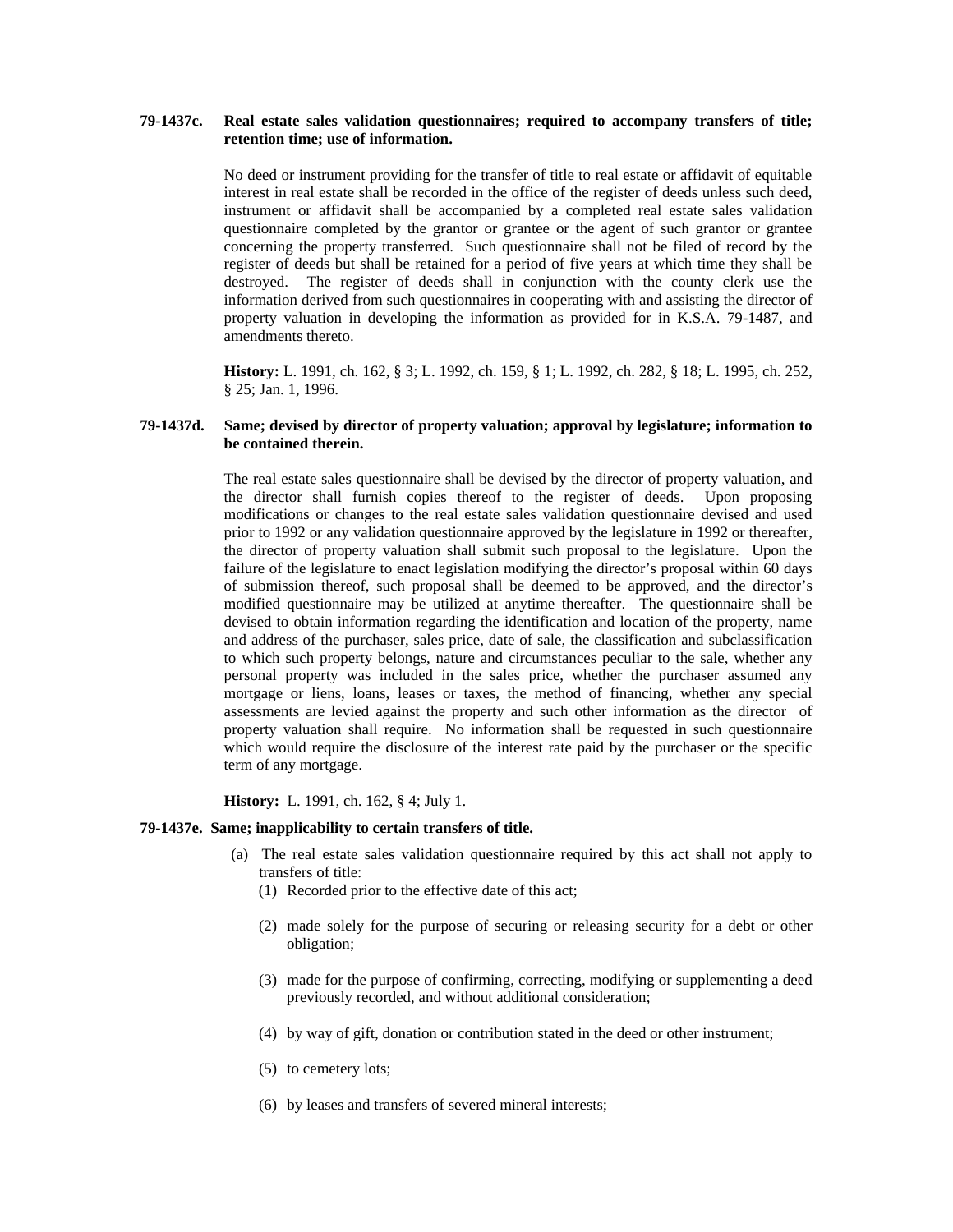- (7) to or from a trust, and without consideration;
- (8) resulting from a divorce settlement where one party transfers interest in property to the other;
- (9) made solely for the purpose of creating a joint tenancy or tenancy in common;
- (10) by way of a sheriff's deed;
- (11) by way of a deed which has been in escrow for longer than five years;
- (12) by way of a quit claim deed filed for the purpose of clearing title encumbrances;
- (13) when title is transferred to convey right-of-way or pursuant to eminent domain;
- (14) made by a guardian, executor, administrator, conservator or trustee of an estate pursuant to judicial order;
- (15) when title is transferred due to repossession; or
- (16) made for the purpose of releasing an equitable lien on a previously recorded affidavit of equitable interest, and without additional consideration.
- (b) When a real estate sales validation questionnaire is not required due to one or more of the exemptions provided in subsection (a), the exemption shall be clearly stated on the document being filed.

**History:** L. 1991, ch. 162, § 5; L. 1992, ch. 159, § 2; L. 1994, ch. 275, § 12; L. 2002, ch.22, §1; July 1.

- **79-1437f. Same; disposition and use of contents thereof, to and by whom.** Except as otherwise provided by K.S.A. 79-1460, and amendments thereto, contents of the real estate sales validation questionnaire shall be made available only to the following people for the purposes listed hereafter:
	- (a) County officials for cooperating with and assisting the director of property valuation in developing the information as provided for in K.S.A. 79-1487, and amendments thereto;
	- (b) any property owner, or the owner's representative, for prosecuting an appeal of the valuation of such owner's property or for determining whether to make such an appeal, but access shall be limited to the contents of those questionnaires concerning the same constitutionally prescribed subclass of property as that of such owner's property;
	- (c) the county appraiser and appraisers employed by the county for the appraisal of property located within the county;
	- (d) appraisers licensed or certified pursuant to K.S.A. 58-4101 *et seq.*, and amendments thereto, for appraisal of property and preparation of appraisal reports;
	- (e) financial institutions for conducting appraisals as required by federal and state regulators;
	- (f) the county appraiser or the appraiser's designee, hearing officers or panels appointed pursuant to K.S.A. 79-1602 or 79-1611, and amendments thereto, and the state court of tax appeals for conducting valuation appeal proceedings;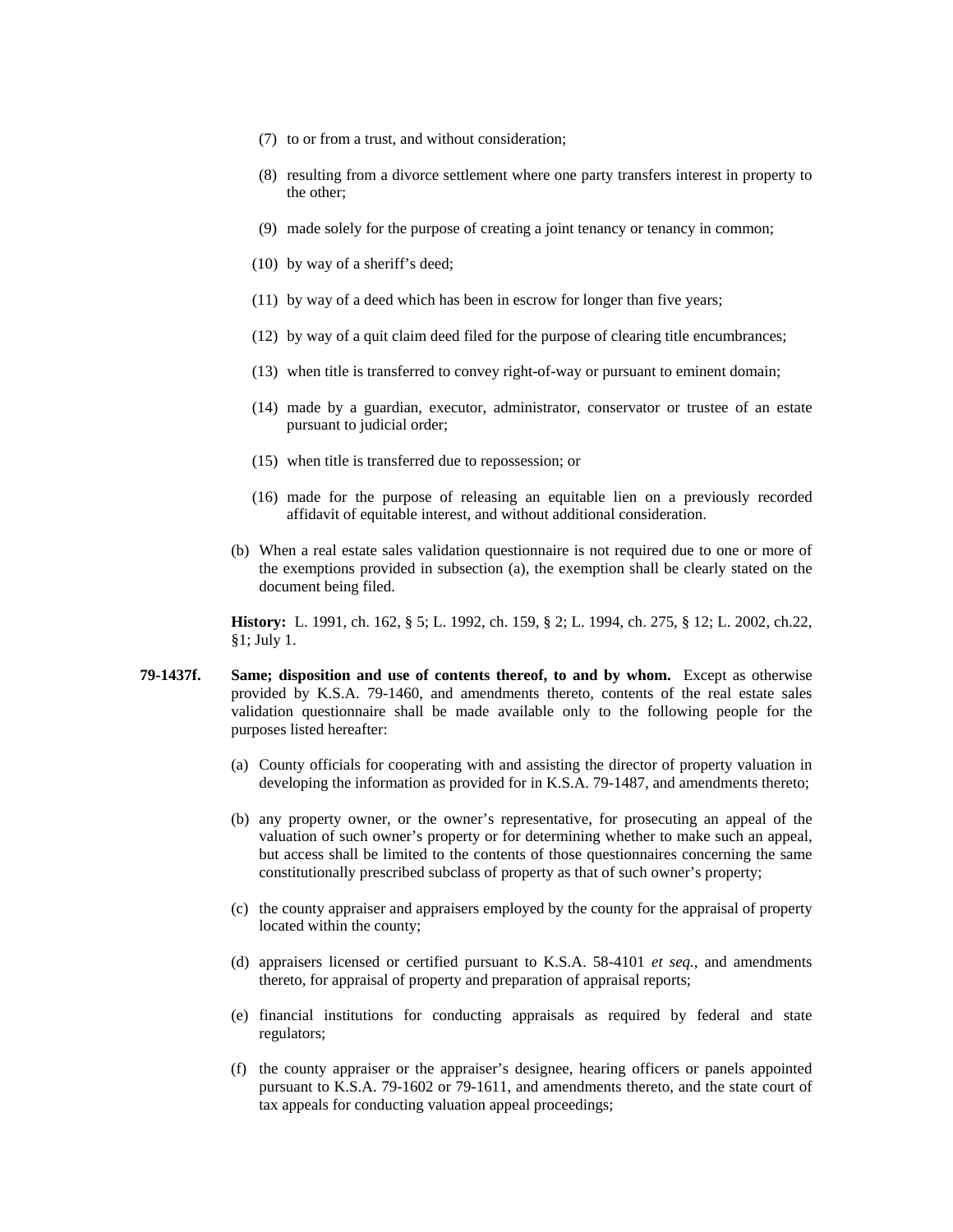- (g) the board of county commissioners for conducting any of the boards statutorily prescribed duties;
- (h) the director of property valuation for conducting any of the director's statutorily prescribed duties; and
- (i) a person licensed pursuant to the real estate brokers' and salespersons' act for purposes of fulfilling such person's statutory duties and providing information on market value of property to clients and customers.

 **History:** L. 1991, ch. 162, § 6; L. 1992, ch. 282 § 19; L. 1999, ch. 123, § 2; L. 2002, ch. 23 § 1; L. 2006, ch 151, § 3; L 2007, ch. 63, § 1; 2008, ch. 109, §87; July 1.

### **79-1437g. Same; penalty for violations.**

Any person who shall falsify the value of real estate transferred shall be deemed guilty of a misdemeanor and upon conviction thereof shall be fined not more than \$500.

**History:** L. 1991, ch. 162, § 7; L. 1992, ch. 159, § 3; April 30.

## **79-1444 Same; technical advisory committee; membership; qualifications, compensation and allowance; duties; additional advisory committee, appointment.**

There is hereby established a technical advisory committee on the assessment-sales ratio study. The committee shall consist of three (3) members, appointed by and serving at the pleasure of the secretary of revenue. Members of the committee shall have such education and training as may be necessary to advise the director in the methodology of conducting studies of the type required under the provisions of this act. Members of the advisory committee on assessment-sales ratio study attending meetings of such committee, or attending a subcommittee meeting thereof authorized by such committee, shall be paid amounts provided in subsection (e) of K.S.A. 75-3223 and amendments thereto. The same shall be paid from appropriations to the secretary of revenue upon warrants of the director of accounts and reports issued pursuant to vouchers approved by the secretary of revenue or a person or persons designated by him or her.

It shall be the duty of the committee to advise and consult with and assist the director in the review and evaluation of the procedures used by the director of property valuation in making the assessment-sales ratio study and to make recommendations for any changes deemed necessary. It shall be the duty of the board of regents and the administration of each of the state institutions thereunder to authorize any staff members so selected to participate as members in the activities of such committee. The secretary of revenue may appoint an additional advisory committee of not to exceed seven (7) members to serve at his or her pleasure.

**History:** L. 1965, ch. 516, § 6; L. 1968, ch. 208, § 14; L. 1972, ch. 362, § 7; L. 1974, ch. 348, § 99; L. 1974, ch. 428, § 7; L. 1975, ch. 416, § 27; July 1.

# **79-1485 Kansas real estate ratio study act: purposes.**

- (a) This act shall be known and may be cited as the Kansas real estate ratio study act.
- (b) The purpose of this act is to provide statistical information regarding the relationship of the appraised value to the selling price of real estate which has sold during the study year and the relative level of uniformity of appraisal within and among counties and to report such information in convenient form to the legislature and other interested parties.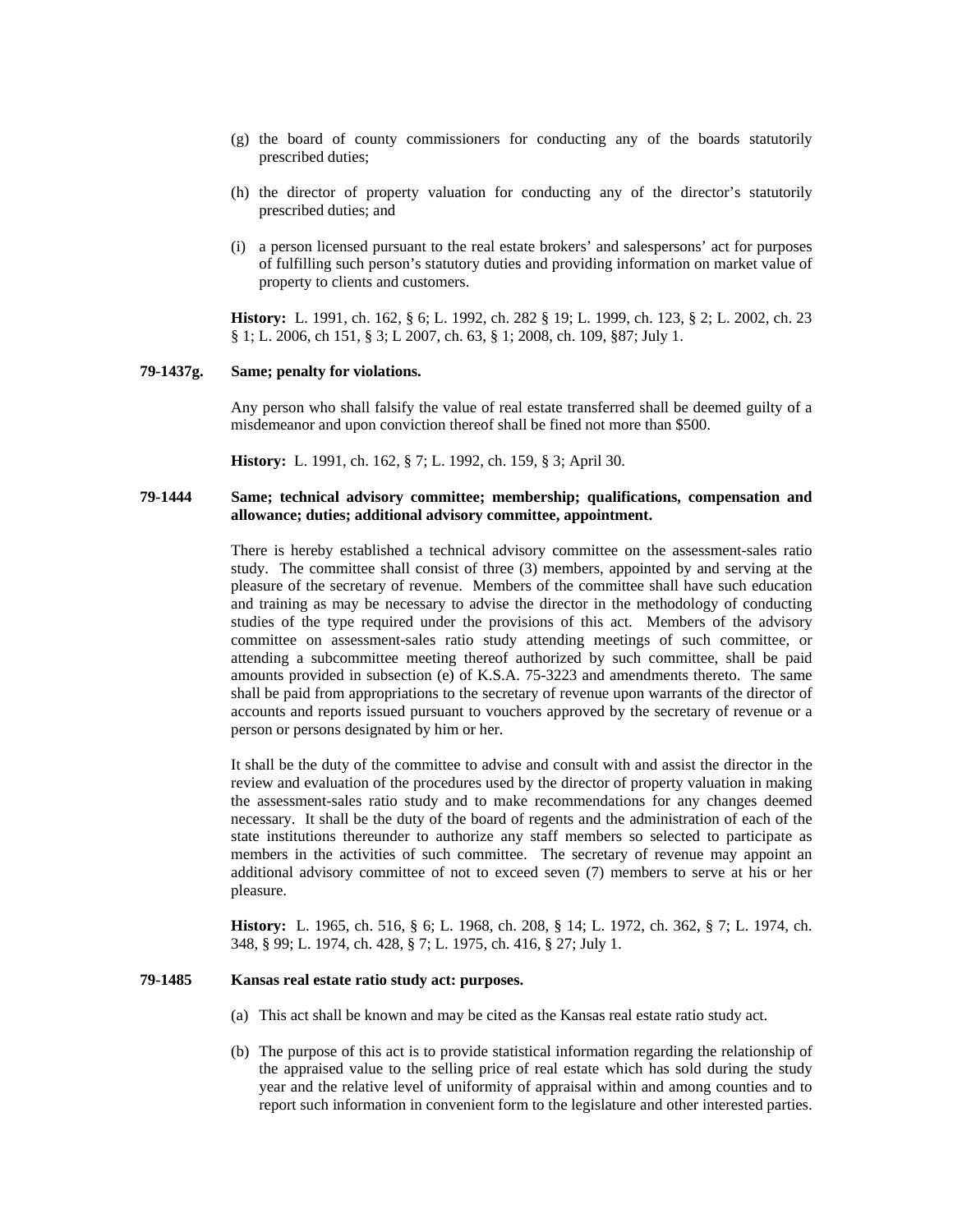The statistical information determined pursuant to this act may be used by the director in carrying out such director's duties, including, but not limited to, assisting such director in the determination of substantial compliance under K.S.A. 79-1445, and amendments thereto.

**History:** L. 1992, ch. 131, § 1; L. 1994, ch. 275, § 8; July 1.

## **79-1486 Same; definitions. As used in this act:**

- (a) "Sale" or "sales" shall include all transfers of real estate for which a real estate sales validation questionnaire is required by K.S.A. 79-1437c, and amendments thereto; however, all sales for which a real estate sales validation questionnaire is required by K.S.A. 79-1437c, and amendments thereto, need not be included in the final ratios determined;
- (b) "valid sale" is a sale that is an indicator of fair market value as defined in K.S.A. 79- 503a, and amendments thereto;
- (c) "invalid sale" is a sale that is not an indicator of fair market value as defined in K.S.A. 79-503a, and amendments thereto;
- (d) "unvalidated sale" is a residential subclass sale that was not selected through a random sampling process and has not been determined to be either a valid sale or an invalid sale;
- (e) "real estate" shall include land, improvements and structures which are appraised as real property;
- (f) "director" shall mean the director of property valuation;
- (g) "classification" shall mean those classifications which apply to real property contained in K.S.A. 79-1439, and amendments thereto, or any stratification which may be prescribed by the director;
- (h) "average" shall mean that measure or measures of central tendency which the director shall determine best describes a group of individual ratios;
- (i) "ratio" shall mean the numerical relationship between the appraised or assessed value and the selling price; and
- (j) "study year" shall mean that twelve-month period beginning annually on January 1.

**History:** L. 1992, ch. 131, § 2; L. 1994, ch. 275, § 9; July 1.

#### **79-1487 Same: duties of local officials; access of records by director.**

It shall be the duty of all county officials to cooperate with and assist the director in the development of the information required by this act. Such county officials shall exchange such information as may be necessary to carry out the intent and purposes of this act. The director or the director's agents shall have access to all county records for the purpose of carrying out the intent and purposes of this act.

**History:** L. 1992, ch. 131, § 3; July 1.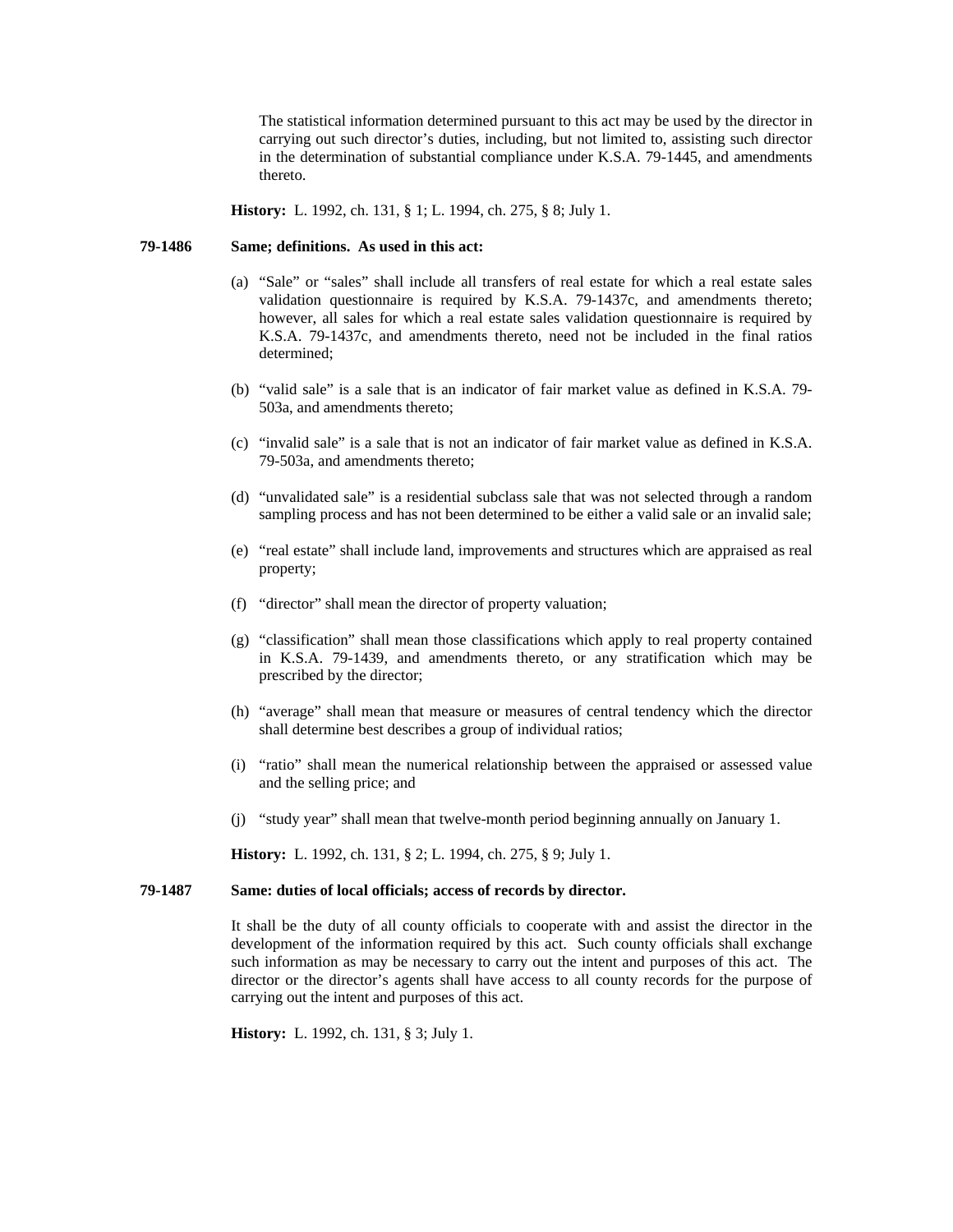# **79-1488 Same; authorities and duties of director.**

It shall be the duty of the director to obtain all information relating to each sale of real estate as the director shall deem necessary to carry out the intent and purposes of this act. The director shall prescribe the form in which the data is obtained. The director shall assign agents who shall verify and categorize each sale as valid, invalid or unvalidated. The director shall determine the median ratio in relation to the county's certified value, the pricerelated differential, and the coefficient of dispersion for each classification of property in each county. If, in the director's opinion, sales from the study year are insufficient to determine reliable ratios for any classification of property in any county, sales from the fouryear period preceding the study year may be used to supplement study year sales or the director may obtain or conduct appraisals for the purpose of supplementing, verifying or correcting ratios for the study year. The director may select random samples of residential subclass sales from counties having a total parcel count in excess of 15,000 to determine reliable residential subclass ratios for any such county. The random sample shall be selected prior to any validation process Data from deeds, other instruments of conveyance and real estate sales validation questionnaires recorded or filed with the register of deeds on or after the first day of February following the study year shall not be used in determining the ratios for any county.

**History:** L. 1992, ch. 131, § 4; L. 1994, ch. 275, § 10; July 1.

## **79-1489 Same; notification of ratios to county by the director; appeals, procedure.**

The director shall determine the mid-year ratios for each county and notify the board of county commissioners thereof. When the final ratios are determined, the director shall notify the board of county commissioners of each county of the ratios determined for such county. If the board of county commissioners disagrees with the ratios determined for the county, such board, within 15 days after receipt of such notice, may appeal such determination to the state court of tax appeals. Written notice of appeal shall be served on the state court of tax appeals and the director by certified mail. The notice of appeal shall clearly and specifically state the facts upon which the appeal is based. The state court of tax appeals shall conduct a summary proceeding in accordance with the provisions of the Kansas administrative procedure act within 30 days of receipt of the written notice of appeal and shall issue findings and a final order within 30 days after the conclusion of such summary proceeding. If the state court of tax appeals finds that corrections in the ratios are necessary, it shall order the director to make necessary corrections consistent with such findings prior to the publication of the study.

**History:** L. 1992, ch. 131, § 5; L. 1994, ch. 275, § 11; L 2008, ch. 109, § 94; July 1.

# **79-1490 Same; publishing of study, when.**

The director shall publish the ratio study after the procedures prescribed in K.S.A. 79-1489 have been concluded. If it is determined that the ratio study cannot be published by April 1, the director shall provide a preliminary ratio study to the governor, the speaker of the house and the president of the senate and their respective tax committees on or before March 15.

**History:** L. 1992, ch. 131, § 6; July 1.

#### **79-1491 Same; rules and regulations.**

The secretary of revenue shall adopt rules and regulations providing for the administration of this act.

**History:** L. 1992, ch. 131, § 7; July 1.